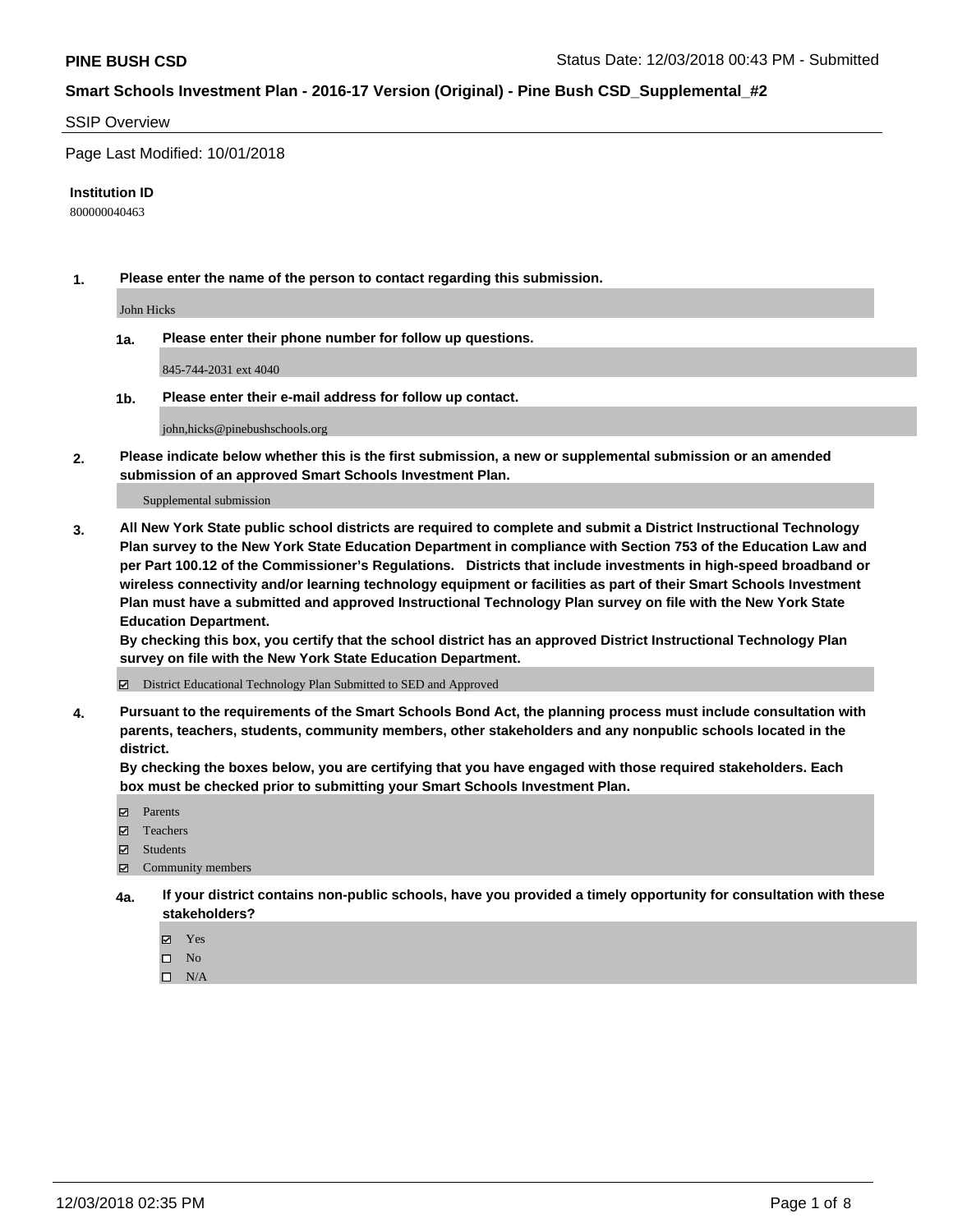#### SSIP Overview

Page Last Modified: 10/01/2018

### **5. Certify that the following required steps have taken place by checking the boxes below: Each box must be checked prior to submitting your Smart Schools Investment Plan.**

- The district developed and the school board approved a preliminary Smart Schools Investment Plan.
- $\boxtimes$  The preliminary plan was posted on the district website for at least 30 days. The district included an address to which any written comments on the plan should be sent.
- $\boxtimes$  The school board conducted a hearing that enabled stakeholders to respond to the preliminary plan. This hearing may have occured as part of a normal Board meeting, but adequate notice of the event must have been provided through local media and the district website for at least two weeks prior to the meeting.
- The district prepared a final plan for school board approval and such plan has been approved by the school board.
- $\boxtimes$  The final proposed plan that has been submitted has been posted on the district's website.
- **5a. Please upload the proposed Smart Schools Investment Plan (SSIP) that was posted on the district's website, along with any supporting materials. Note that this should be different than your recently submitted Educational Technology Survey. The Final SSIP, as approved by the School Board, should also be posted on the website and remain there during the course of the projects contained therein.**

Smart Schools Phase 2 Preliminary SSIP.pdf

**5b. Enter the webpage address where the final Smart Schools Investment Plan is posted. The Plan should remain posted for the life of the included projects.**

http://www.pinebushschools.org/pages/Pine\_Bush\_CSD/Main\_Menu/Community/Smart\_Schools\_Bond\_Act

**6. Please enter an estimate of the total number of students and staff that will benefit from this Smart Schools Investment Plan based on the cumulative projects submitted to date.**

5,912

**7. An LEA/School District may partner with one or more other LEA/School Districts to form a consortium to pool Smart Schools Bond Act funds for a project that meets all other Smart School Bond Act requirements. Each school district participating in the consortium will need to file an approved Smart Schools Investment Plan for the project and submit a signed Memorandum of Understanding that sets forth the details of the consortium including the roles of each respective district.**

 $\Box$  The district plans to participate in a consortium to partner with other school district(s) to implement a Smart Schools project.

**8. Please enter the name and 6-digit SED Code for each LEA/School District participating in the Consortium.**

| <b>Partner LEA/District</b> | <b>ISED BEDS Code</b> |
|-----------------------------|-----------------------|
| (No Response)               | (No Response)         |

**9. Please upload a signed Memorandum of Understanding with all of the participating Consortium partners.**

(No Response)

**10. Your district's Smart Schools Bond Act Allocation is:**

\$5,050,017

**11. Enter the budget sub-allocations by category that you are submitting for approval at this time. If you are not budgeting SSBA funds for a category, please enter 0 (zero.) If the value entered is \$0, you will not be required to complete that survey question.**

|                                              | Sub-               |
|----------------------------------------------|--------------------|
|                                              | <b>Allocations</b> |
| <b>School Connectivity</b>                   | 256,595            |
| <b>Connectivity Projects for Communities</b> |                    |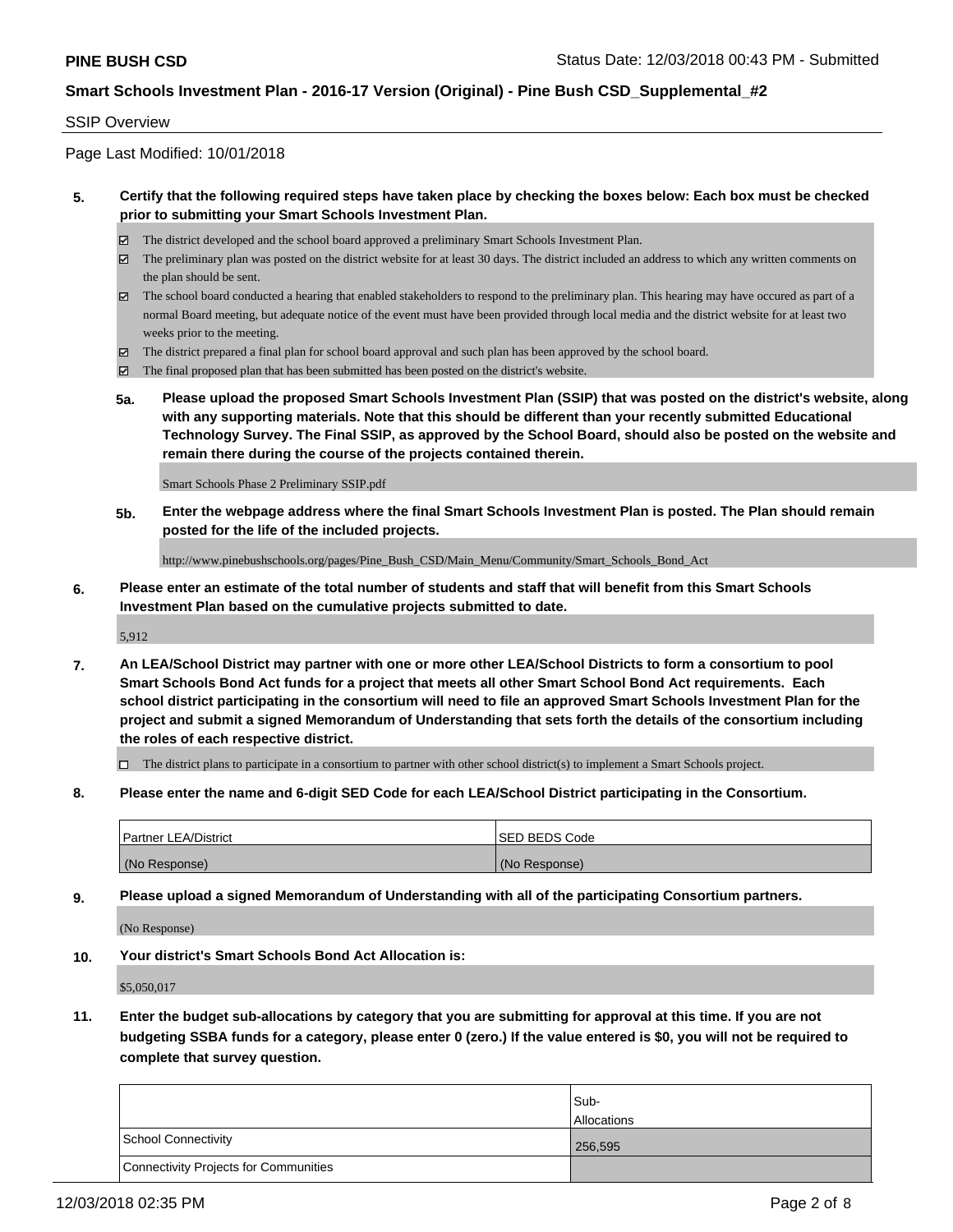# SSIP Overview

Page Last Modified: 10/01/2018

|                                    | Sub-<br>Allocations |
|------------------------------------|---------------------|
|                                    | ω                   |
| Classroom Technology               |                     |
| Pre-Kindergarten Classrooms        |                     |
| Replace Transportable Classrooms   |                     |
| <b>High-Tech Security Features</b> | 717,273             |
| Totals:                            | 973,868             |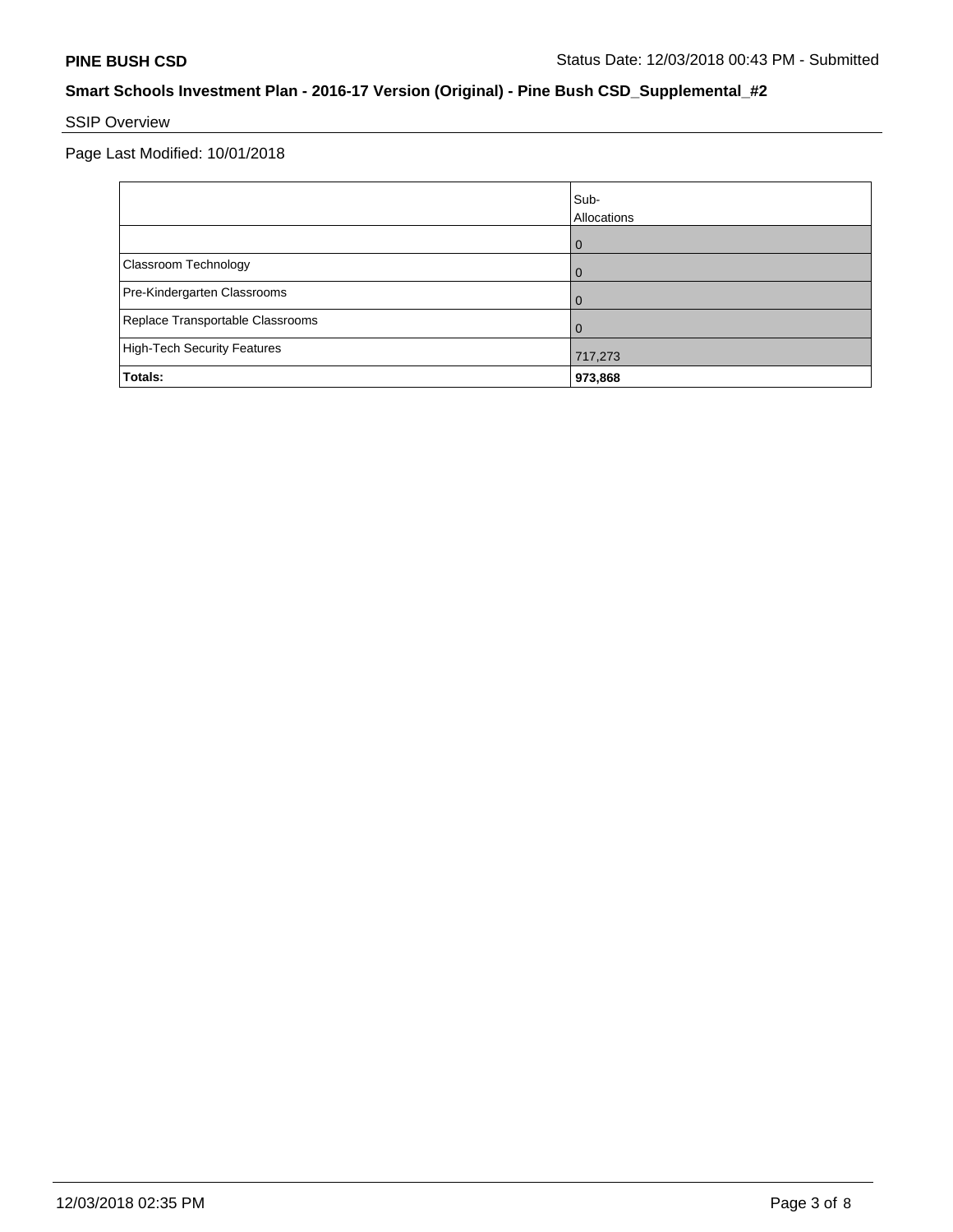### School Connectivity

Page Last Modified: 09/19/2018

- **1. In order for students and faculty to receive the maximum benefit from the technology made available under the Smart Schools Bond Act, their school buildings must possess sufficient connectivity infrastructure to ensure that devices can be used during the school day. Smart Schools Investment Plans must demonstrate that:**
	- **• sufficient infrastructure that meets the Federal Communications Commission's 100 Mbps per 1,000 students standard currently exists in the buildings where new devices will be deployed, or**
	- **• is a planned use of a portion of Smart Schools Bond Act funds, or**
	- **• is under development through another funding source.**

**Smart Schools Bond Act funds used for technology infrastructure or classroom technology investments must increase the number of school buildings that meet or exceed the minimum speed standard of 100 Mbps per 1,000 students and staff within 12 months. This standard may be met on either a contracted 24/7 firm service or a "burstable" capability. If the standard is met under the burstable criteria, it must be:**

**1. Specifically codified in a service contract with a provider, and**

**2. Guaranteed to be available to all students and devices as needed, particularly during periods of high demand, such as computer-based testing (CBT) periods.**

## **Please describe how your district already meets or is planning to meet this standard within 12 months of plan submission.**

The school district utilizes a BOCES Cooperative Service for Internet bandwidth services. As such, we are maximizing both our investment as well as utilize the ability for our bandwidth to "burst" as necessary when demand peaks. The district currently contracts for 539Mbps of bandwidth and has the ability to burst above 539Mbps as needed.

- **1a. If a district believes that it will be impossible to meet this standard within 12 months, it may apply for a waiver of this requirement, as described on the Smart Schools website. The waiver must be filed and approved by SED prior to submitting this survey.**
	- By checking this box, you are certifying that the school district has an approved waiver of this requirement on file with the New York State Education Department.

#### **2. Connectivity Speed Calculator (Required)**

|                         | l Number of<br><b>Students</b> | Multiply by<br>100 Kbps | Divide by 1000 Current Speed<br>to Convert to<br>Required<br>l Speed in Mb | lin Mb | Expected<br>Speed to be<br>Attained Within Required<br>12 Months | <b>Expected Date</b><br><b>When</b><br>Speed Will be<br>Met |
|-------------------------|--------------------------------|-------------------------|----------------------------------------------------------------------------|--------|------------------------------------------------------------------|-------------------------------------------------------------|
| <b>Calculated Speed</b> | 5.134                          | 513,400                 | 513.4                                                                      | 539    | 539                                                              | currently met                                               |

## **3. Describe how you intend to use Smart Schools Bond Act funds for high-speed broadband and/or wireless connectivity projects in school buildings.**

The project will improve the integrity of most of the the district's wiring closets. Closets not being addressed in this project were addressed in the district's Smart Schools Phase 1 project. This in turn will help ensure maximum up time for the district's high-speed broadband connection throughout the school buildings and provide the fiber optic backbone to increase the speed between wiring closets. The majority of this project will focus on high tech security features.

**4. Describe the linkage between the district's District Instructional Technology Plan and the proposed projects. (There should be a link between your response to this question and your response to Question 1 in Part E. Curriculum and Instruction "What are the district's plans to use digital connectivity and technology to improve teaching and learning?)**

The district is committed to improving and maintaining the quality and integrity of the connectivity infrastructure. This provides the district with the foundation to support our instructional technology initiatives. The connectivity improvements and expansions in this project will accomplish this by ensuring that our connectivity infrastructure is both sound and robust.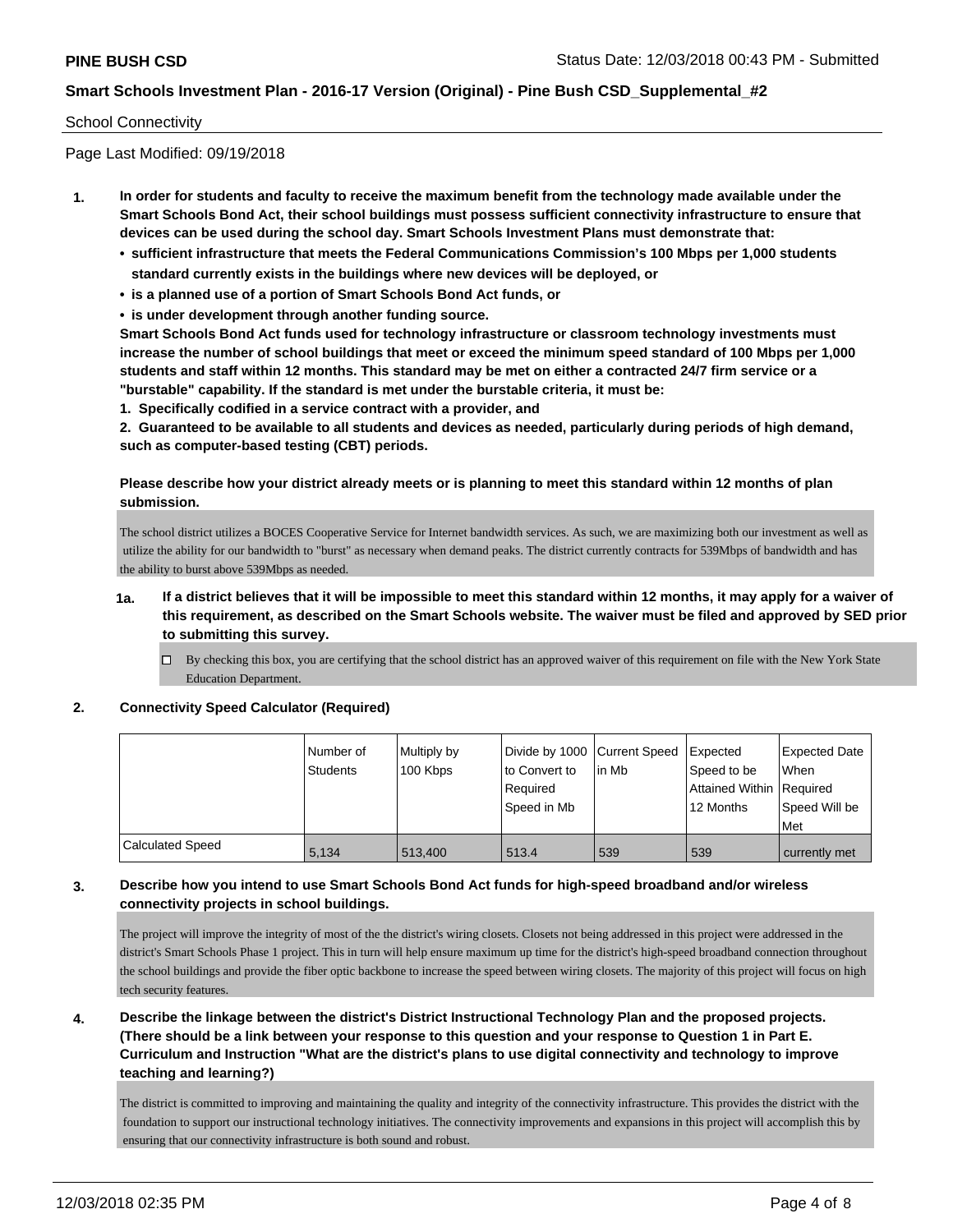#### School Connectivity

Page Last Modified: 09/19/2018

**5. If the district wishes to have students and staff access the Internet from wireless devices within the school building, or in close proximity to it, it must first ensure that it has a robust Wi-Fi network in place that has sufficient bandwidth to meet user demand.**

**Please describe how you have quantified this demand and how you plan to meet this demand.**

The district completed a capital project in early 2015 which upgraded the district's Wi-Fi network throughout all of the district's schools. Wi-Fi is available in every instructional and large space in the district and is robust enough to handle our one to one initiative.

**6. As indicated on Page 5 of the guidance, the Office of Facilities Planning will have to conduct a preliminary review of all capital projects, including connectivity projects. Please indicate on a separate row each project number given to you by the Office of Facilities Planning.**

| <b>Project Number</b> |  |
|-----------------------|--|
| 44-04-01-06-7-999-007 |  |

**7. Certain high-tech security and connectivity infrastructure projects may be eligible for an expedited review process as determined by the Office of Facilities Planning.**

**Was your project deemed eligible for streamlined review?** No

**8. Include the name and license number of the architect or engineer of record.**

| Name        | License Number |
|-------------|----------------|
| Scott Duell | 22982          |

**9. If you are submitting an allocation for School Connectivity complete this table. Note that the calculated Total at the bottom of the table must equal the Total allocation for this category that you**

**entered in the SSIP Overview overall budget.** 

|                                            | Sub-<br>Allocation |
|--------------------------------------------|--------------------|
| Network/Access Costs                       | 0                  |
| <b>Outside Plant Costs</b>                 | 161,151            |
| School Internal Connections and Components | 90,085             |
| <b>Professional Services</b>               | 0                  |
| Testing                                    | 5,359              |
| <b>Other Upfront Costs</b>                 | 0                  |
| <b>Other Costs</b>                         | 0                  |
| Totals:                                    | 256,595            |

**10. Please detail the type, quantity, per unit cost and total cost of the eligible items under each sub-category. This is especially important for any expenditures listed under the "Other" category. All expenditures must be eligible for tax-exempt financing to be reimbursed through the SSBA. Sufficient detail must be provided so that we can verify this is the case. If you have any questions, please contact us directly through smartschools@nysed.gov. NOTE: Wireless Access Points should be included in this category, not under Classroom Educational Technology,**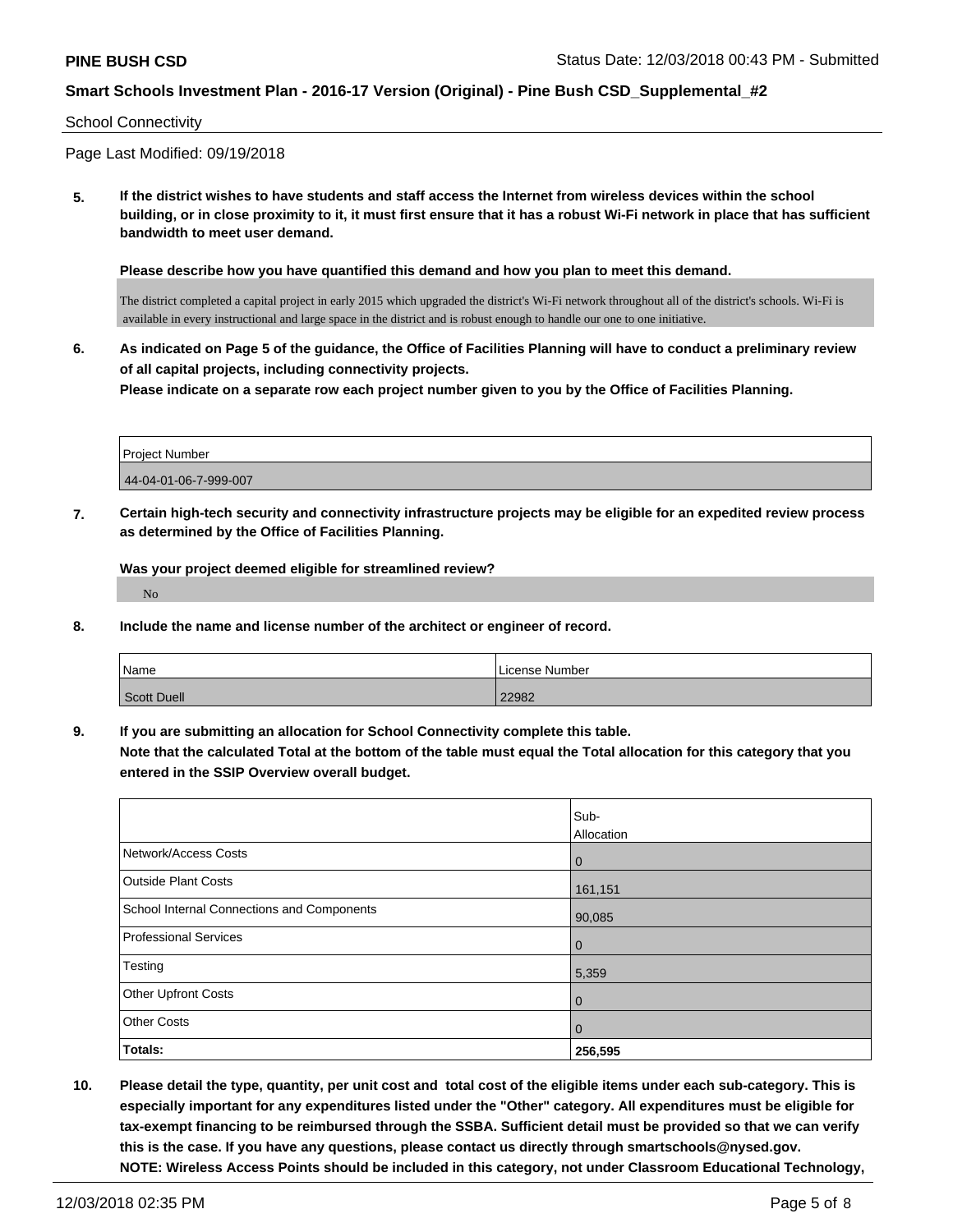# School Connectivity

Page Last Modified: 09/19/2018

# **except those that will be loaned/purchased for nonpublic schools. Add rows under each sub-category for additional items, as needed.**

| Select the allowable expenditure<br>type.<br>Repeat to add another item under<br>each type. | Item to be purchased                                   | Quantity | Cost per Item | <b>Total Cost</b> |
|---------------------------------------------------------------------------------------------|--------------------------------------------------------|----------|---------------|-------------------|
| <b>Connections/Components</b>                                                               | Fiber Optic Cabling - Short Length<br><b>Backbone</b>  | 5        | 3,140         | 15,698            |
| <b>Connections/Components</b>                                                               | Fiber Optic Cabling - Medium Length<br><b>Backbone</b> | 10       | 3,985         | 39,848            |
| <b>Connections/Components</b>                                                               | Fiber Optic Cabling - Long Length<br><b>Backbone</b>   | 6        | 5.192         | 31,154            |
| Testing                                                                                     | <b>Termination and Test</b>                            | 504      | 6             | 3,041             |
| <b>Connections/Components</b>                                                               | <b>Fiber Patch Cables</b>                              | 100      | 12            | 1,208             |
| <b>Connections/Components</b>                                                               | <b>Rack Modifications</b>                              | 1        | 2,177         | 2,177             |
| <b>Outside Plant Costs</b>                                                                  | Fiber Optic Cabling in Exist Duct bank                 | 4,250    | 15            | 61,583            |
| <b>Outside Plant Costs</b>                                                                  | Fiber Optic Cabling in New Duct bank                   | 2,250    | 12            | 27,169            |
| <b>Outside Plant Costs</b>                                                                  | <b>Conduit Repair</b>                                  | 100      | 10            | 966               |
| <b>Outside Plant Costs</b>                                                                  | <b>Pull Boxes</b>                                      | 5        | 1,449         | 7,245             |
| Testing                                                                                     | <b>Termination and Test</b>                            | 240      | 10            | 2,318             |
| <b>Outside Plant Costs</b>                                                                  | Duct Bank (\$/Ft)                                      | 1,735    | 30            | 52,375            |
| <b>Outside Plant Costs</b>                                                                  | Directional Boring (\$/Ft)                             | 200      | 42            | 8,453             |
| <b>Outside Plant Costs</b>                                                                  | <b>Patch Cables</b>                                    | 30       | 12            | 362               |
| <b>Outside Plant Costs</b>                                                                  | <b>Site Restoration</b>                                | 1        | 2,998         | 2,998             |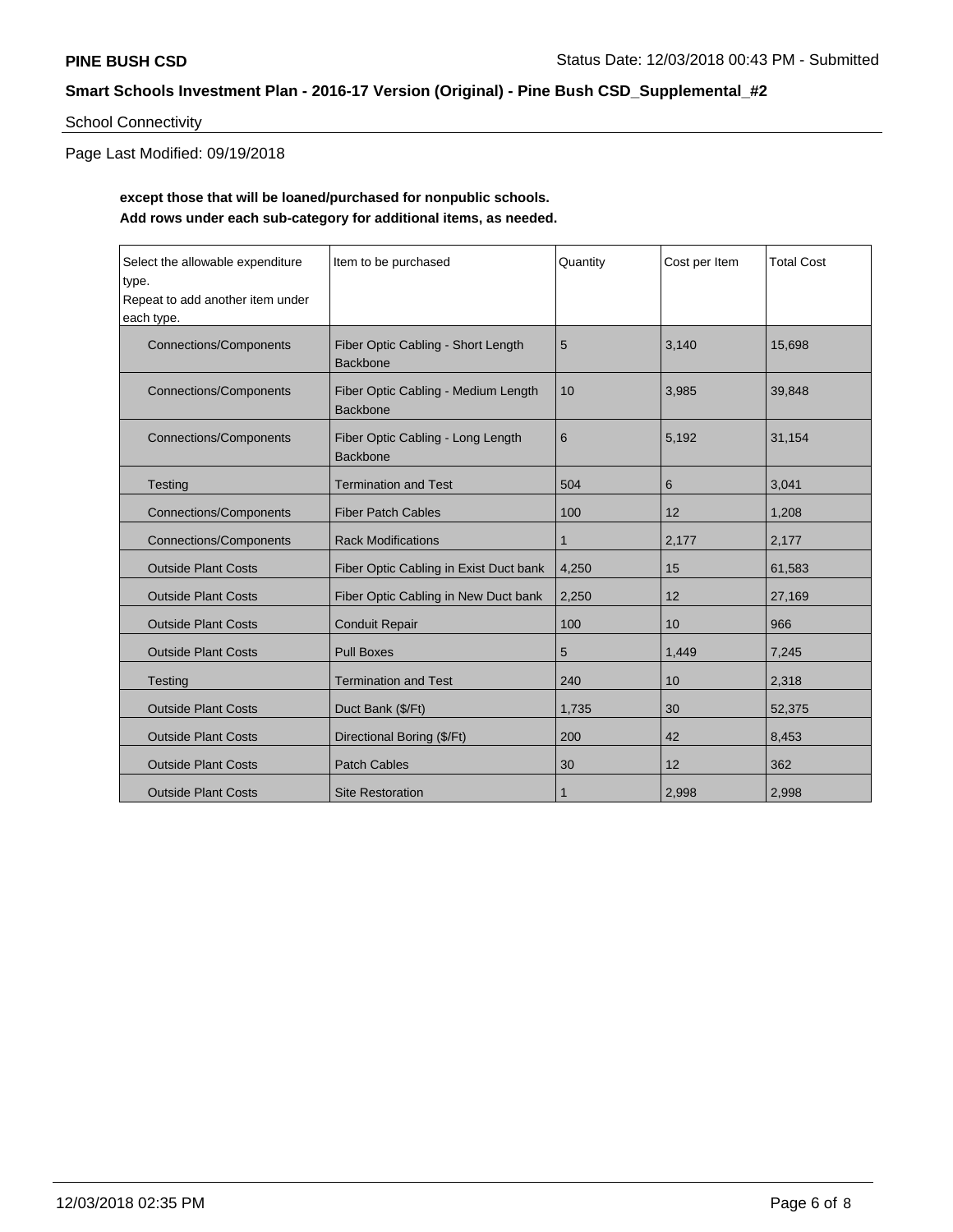#### High-Tech Security Features

Page Last Modified: 09/21/2018

#### **1. Describe how you intend to use Smart Schools Bond Act funds to install high-tech security features in school buildings and on school campuses.**

The requested Smart School Bond funding will be used to:

- Install door access controls on doors used by staff
- Upgrade outdated intrusion detection systems in all school buildings and connect to door access control system
- Upgrade analog phone system in six of the district's seven schools to add security features
- Upgrade mass notification system in the district's high school

The existing phone system will be upgraded to remove analog, single line wall telephones in the classrooms with new IP (network) telephones with LCD Displays and speaker capabilities. This will allow for emergency notification message to be send over the District's IP Network to the upgraded phones. Also, the new IP Phones will be much more reliable and can be programmed to dial 911 and allow the District Administration to know the exact location the 911 call originated from.

The District current Public Address system is not reliable and there are many locations in the High School and at the exterior of the school that cannot hear Emergency Announcements for Mass Notification and Lockdown. The new Mass Notification system will also be integrated with the Automated Lockdown System so when a panic button or telephone system lockdown code is dialed there is an automated Lockdown Message transmitted over the new Mass Notification System.

**2. All plans and specifications for the erection, repair, enlargement or remodeling of school buildings in any public school district in the State must be reviewed and approved by the Commissioner. Districts that plan capital projects using their Smart Schools Bond Act funds will undergo a Preliminary Review Process by the Office of Facilities Planning.** 

**Please indicate on a separate row each project number given to you by the Office of Facilities Planning.**

| Project Number        |  |
|-----------------------|--|
| 44-04-01-06-7-999-007 |  |

**3. Was your project deemed eligible for streamlined Review?**

Yes

**Z** No

**4. Include the name and license number of the architect or engineer of record.**

| Name        | l License Number |
|-------------|------------------|
| Scott Duell | 22982            |

**5. If you have made an allocation for High-Tech Security Features, complete this table. Note that the calculated Total at the bottom of the table must equal the Total allocation for this category that you entered in the SSIP Overview overall budget.**

|                                                      | Sub-Allocation |
|------------------------------------------------------|----------------|
| Capital-Intensive Security Project (Standard Review) | (No Response)  |
| <b>Electronic Security System</b>                    | 267,612        |
| <b>Entry Control System</b>                          | 449,661        |
| Approved Door Hardening Project                      | (No Response)  |
| <b>Other Costs</b>                                   | (No Response)  |
| Totals:                                              | 717,273        |

**6. Please detail the type, quantity, per unit cost and total cost of the eligible items under each sub-category. This is**